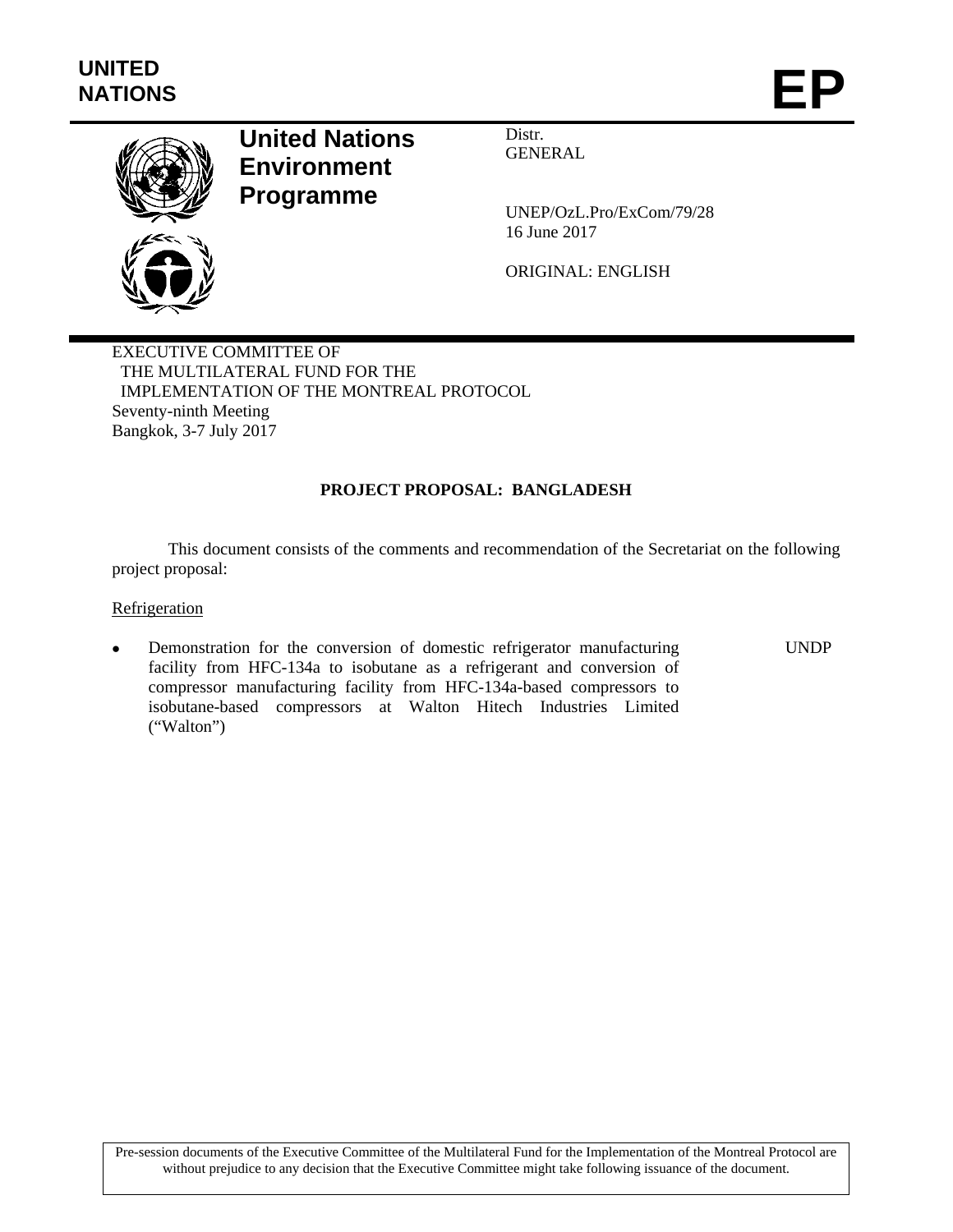## **BANGLADESH**

# **PROJECT TITLE(S) BILATERAL/IMPLEMENTING AGENCY**

| (a) | Demonstration for the conversion of domestic refrigerator manufacturing facility | <b>UNDP</b> |
|-----|----------------------------------------------------------------------------------|-------------|
|     | from HFC-134a to isobutane as a refrigerant at Walton Hitech Industries Limited  |             |
|     | ("Walton")                                                                       |             |
| (b) | Demonstration for the conversion of compressor manufacturing facility from       | <b>UNDP</b> |
|     | HFC-134a-based compressors to isobutane-based compressors at Walton Hitech       |             |
|     | Industries Limited ("Walton")                                                    |             |

**NATIONAL CO-ORDINATING AGENCY** N/A

## **LATEST REPORTED CONSUMPTION DATA FOR HFC ADDRESSED IN PROJECT**

**A: ARTICLE-7 DATA (METRIC TONNES, 2016, AS OF JUNE 2017)** 

Annex F, Group I N/A

**B: COUNTRY PROGRAMME SECTORAL DATA (METRIC TONNES (MT), 2016, AS OF JUNE 2017)** 

HFC-134a N/A

**HFC consumption remaining eligible for funding (CO<sub>2</sub>-equivalent tonnes) N/A** N/A

| 'YEAR BUSINESS PLAN<br><b>CURRENT</b> |    | Funding US \$ million | Phase-out<br>(mt) |
|---------------------------------------|----|-----------------------|-------------------|
| <b>ALLOCATIONS</b>                    | a. | Δ<br>N/A              | N/A               |

| <b>PROJECT TITLE:</b>                               |               |               | <b>Walton</b>            |  |  |
|-----------------------------------------------------|---------------|---------------|--------------------------|--|--|
| Project component                                   |               | Refrigerator  | Compressor manufacturing |  |  |
|                                                     |               | manufacturing | conversion               |  |  |
|                                                     |               | conversion    |                          |  |  |
| HFC used by the enterprise:                         |               | HFC-134a      | HFC-134a (indirect)      |  |  |
| HFC to be phased-out (mt):                          |               | 197.3         | 197.3                    |  |  |
| Project duration (months):                          |               | 24            | 24                       |  |  |
| Initial amount requested (US \$):                   |               | 2,362,058     | 2,574,450                |  |  |
| Final project costs (US \$):                        |               |               |                          |  |  |
| Incremental capital cost:                           |               | 1,382,618     | 2,078,120                |  |  |
| Contingency (10 %):                                 |               | 138,262       | 207,812                  |  |  |
| Incremental operating cost:                         |               | 1,160,678     | N/A                      |  |  |
| Servicing sector                                    |               | 160,000       | N/A                      |  |  |
| Total project cost:                                 |               | 1,320,678     | 2,285,932                |  |  |
| Local ownership (%):                                |               | 100           | 100                      |  |  |
| Export component (%):                               |               | $\Omega$      | $\Omega$                 |  |  |
| Requested grant (US \$):                            |               | 1,320,678     | 1,810,932                |  |  |
| Cost-effectiveness (US \$/kg):                      | Manufacturing | 5.88          | 4.80                     |  |  |
|                                                     | Servicing     | 4.8           |                          |  |  |
| Implementing agency support cost (US \$):           |               | 92,447        | 126,765                  |  |  |
| Total cost of project to Multilateral Fund (US \$): |               | 1,413,125     | 1,937,697                |  |  |
| Status of counterpart funding (Y/N):                |               | N/A           | Confirmed by UNDP        |  |  |
| Project monitoring milestones included (Y/N):       |               | Y             | Y                        |  |  |
|                                                     |               |               |                          |  |  |

| <b>SECRETARIAT'S RECOMMENDATION</b> | For individual consideration |
|-------------------------------------|------------------------------|
|                                     |                              |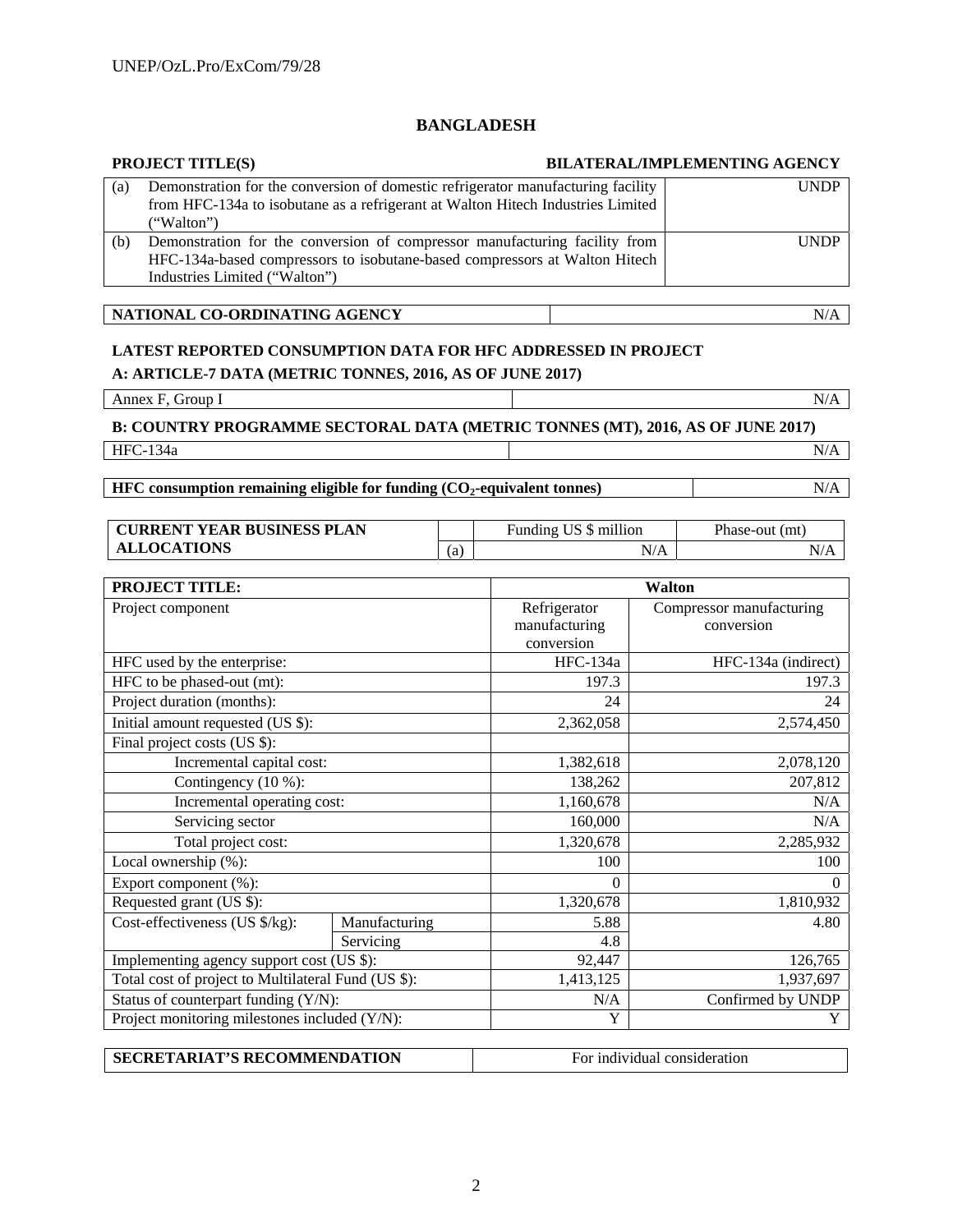#### **PROJECT DESCRIPTION**

1. On behalf of the Government of Bangladesh, UNDP has submitted to the  $79<sup>th</sup>$  meeting a request for funding the conversion of three domestic refrigerator manufacturing lines from HFC-134a to isobutane as a refrigerant, at a total cost of US \$2,362,058, plus agency support costs of US \$165,344, and the conversion of a compressor manufacturing facility from HFC-134a-based compressors to isobutane-based compressors at Walton Hi-tech Industries Limited ("Walton"), at a total cost of US \$2,574,450, plus agency support costs of US \$180,212.

2. The submission was accompanied by a letter dated 14 May 2017 from the Government of Bangladesh committing to the ratification of the Kigali Amendment and agreeing that no further funding would be available from the Fund until the instrument of ratification had been received by the depositary at the Headquarters of the United Nations in New York; and that any amount of HFC reduced as a result of the project would be deducted from the starting point, in line with decision 78/3(g). The Secretariat also notes with appreciation that this proposal was submitted without preparation funding.

#### HFC consumption in Bangladesh

3. Table 1 presents a summary of HFC consumption in Bangladesh as provided in the project proposal. The country also received funds to conduct a survey on ODS alternatives, the report of which has been submitted to the  $79<sup>th</sup>$  meeting.

| <b>Sectors</b>                    | <b>HFC-134a</b> | $R-404A$ | <b>R-410A</b> | <b>R-407C</b> | HFC-<br>227ea | <b>HFC-32</b> | <b>Total</b> |
|-----------------------------------|-----------------|----------|---------------|---------------|---------------|---------------|--------------|
| Domestic refrigerator             | 205.80          |          |               |               |               |               | 205.80       |
| manufacturing                     |                 |          |               |               |               |               |              |
| Commercial refrigerator           | 119.70          | 3.50     |               |               |               |               | 123.20       |
| manufacturing                     |                 |          |               |               |               |               |              |
| Industrial refrigerator           |                 |          | 0.50          |               |               |               | 0.50         |
| manufacturing                     |                 |          |               |               |               |               |              |
| Transportation                    | 3.18            |          | 0.50          |               |               |               | 3.68         |
| refrigeration                     |                 |          |               |               |               |               |              |
| Residential air-                  | 2.00            |          | 2.00          |               |               | 0.90          | 4.90         |
| conditioner (AC)                  |                 |          |               |               |               |               |              |
| manufacturing                     |                 |          |               |               |               |               |              |
| Commercial AC                     | 3.00            |          | 1.43          |               |               |               | 4.43         |
| manufacturing                     |                 |          |               |               |               |               |              |
| Industrial AC                     |                 | 0.50     | 4.00          | 1.10          |               |               | 5.60         |
| manufacturing                     |                 |          |               |               |               |               |              |
| Mobile AC                         | 7.79            | 0.35     |               |               |               |               | 8.14         |
| Aerosol                           | 140.10          |          |               |               |               |               | 140.10       |
| Fire Extinguishers                |                 |          |               |               | 1.00          |               | 1.00         |
| Service sector (for all           | 284.91          | 11.15    | 12.83         | 1.95          | 1.50          | 1.00          | 313.34       |
| applications)                     |                 |          |               |               |               |               |              |
| <b>Total</b>                      | 766.48          | 15.50    | 21.26         | 3.05          | 2.50          | 1.90          | 810.68       |
| $%$ in mt                         | 94.5%           | 1.9%     | 2.7%          | 0.4%          | 0.3%          | 0.2%          | 100.0%       |
| Total $CO2$ -eq tonnes            | 1,096,059       | 60,785   | 44,255        | 5,401         | 8,050         | 1,282         | 1,215,833    |
| $%$ in CO <sub>2</sub> -eq tonnes | 90.1%           | 5.0%     | 3.6%          | 0.4%          | 0.7%          | 0.1%          | 100.0%       |

**Table 1. HFC consumption in Bangladesh in 2015 (metric tonnes (mt))** 

4. The consumption of HFC-134a constitutes 94.5 per cent of the total consumption of HFCs in metric tonnes, and 90.1 per cent in CO<sub>2</sub>-equivalent tonnes in 2015. HFC-134a in domestic refrigerator manufacturing constitutes about 26.9 per cent of the total HFC-134a consumption in the country.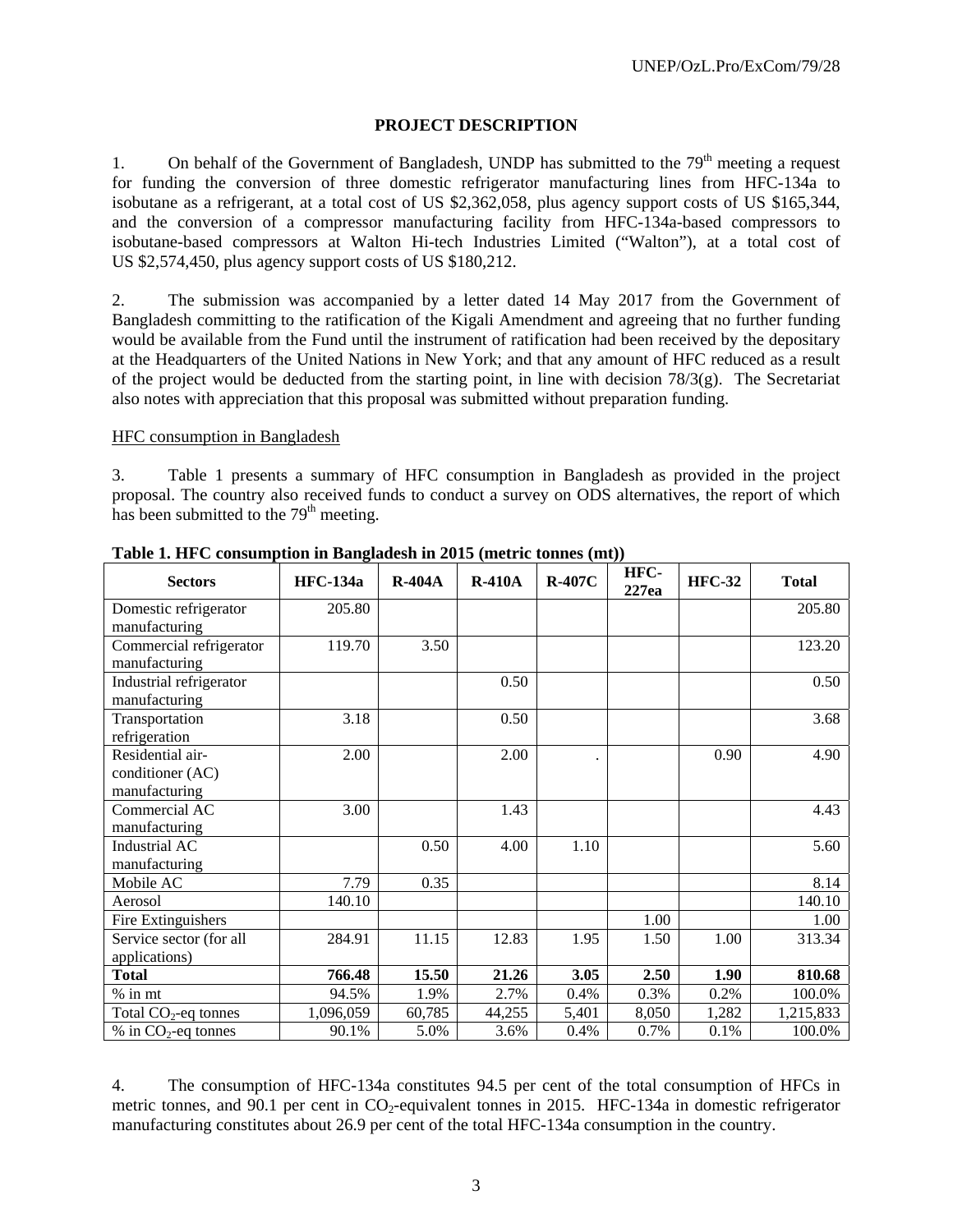#### *Domestic refrigerator manufacturing sector*

5. In Bangladesh, domestic refrigerators are both locally produced and imported. Local production is done by four domestic refrigerator manufacturers using mainly HFC-134a as a refrigerant, with a total production of about 2.5 million units in 2016. In the same period, approximately 200,000 units were imported from China, India, Indonesia and Thailand. Demand for refrigeration and air-conditioning (RAC) products is increasing due to growth in the economy of the country.

# Company profile

6. Walton is the largest manufacturer of domestic refrigerators in Bangladesh with a total production of 2.2 million units in 2016, representing 88 per cent of the total market, and mainly uses HFC-134a as a refrigerant. Approximately 150,000 units of refrigerators were exported (Bhutan, Myanmar, Nepal and countries in Africa and the Middle East). The company's HFC-134a consumption in 2016 was 197.30 mt. The company also has a production line of compressors with a cooling capacity range of 85 to 205 watts used in the domestic refrigerator industry, with a total production of 2.25 million compressors in 2016, representing 70 per cent of the total market. It is estimated that the company would be producing 4.5 million compressors by 2021-2022 annually for both the domestic market and for exports.

7. In 2015, Walton completed the conversion of one production line from HFC-134a to isobutane as a demonstration project with funding support from the United States of America (US \$550,000), plus US \$790,000 provided by the enterprise. The project included conversion of assembly line comprising of investments in refrigerant storage, charging and supply system, gas charging and ultrasonic welding units, replacement of vacuum pumps with explosion-proof units and helium detection system, safety system including exhaust blower, gas detection and alarm system and explosion proof motors, modification of testing equipment and explosion proof research and development testing rooms, and training. All compressors used in the conversion were imported as the project did not include compressor manufacturing conversion. In 2016, Walton produced 650,000 refrigerators on this converted line with refrigerant charge ranging from 39 grams to 60 grams per unit reducing HFC-134a consumption by 65 mt. Lessons learned from this conversion to isobutane technology encouraged Walton to move forward to convert the entire manufacturing facility to hydrocarbons.

8. At the  $62<sup>nd</sup>$  meeting, the Executive Committee approved US \$1,146,074 for the conversion of the insulation foam component to replace 183.6 mt (20.2 ODP tonnes) of HCFC-141b to cyclopentane for domestic refrigeration manufacturing at Walton. The project was successfully completed by 2014. At the time of the approval of the project, the capacity of the enterprise was about 283,000 units/year.

#### **Project overview and funding request**

#### *Technology selection*

9. The project proposal provides a review of the technology options available in terms of their technical and economic feasibility, and environmental performance. The enterprise evaluated propane-butane mixture and pure isobutane and concluded that isobutane alone is the better option. Furthermore, it is readily available and cost-effective and has been used in the production line that was converted with funding assistance from the United States of America.

#### *Production conversion activities foreseen*

10. The conversion of the production lines from HFC-134a to isobutane as a refrigerant for manufacturing domestic refrigerators includes: modification or replacement of the equipment in the production process for refrigerators, installation of safety devices in areas where refrigerant is handled and product re-design including introduction of safety feature to handle flammable refrigerants changes in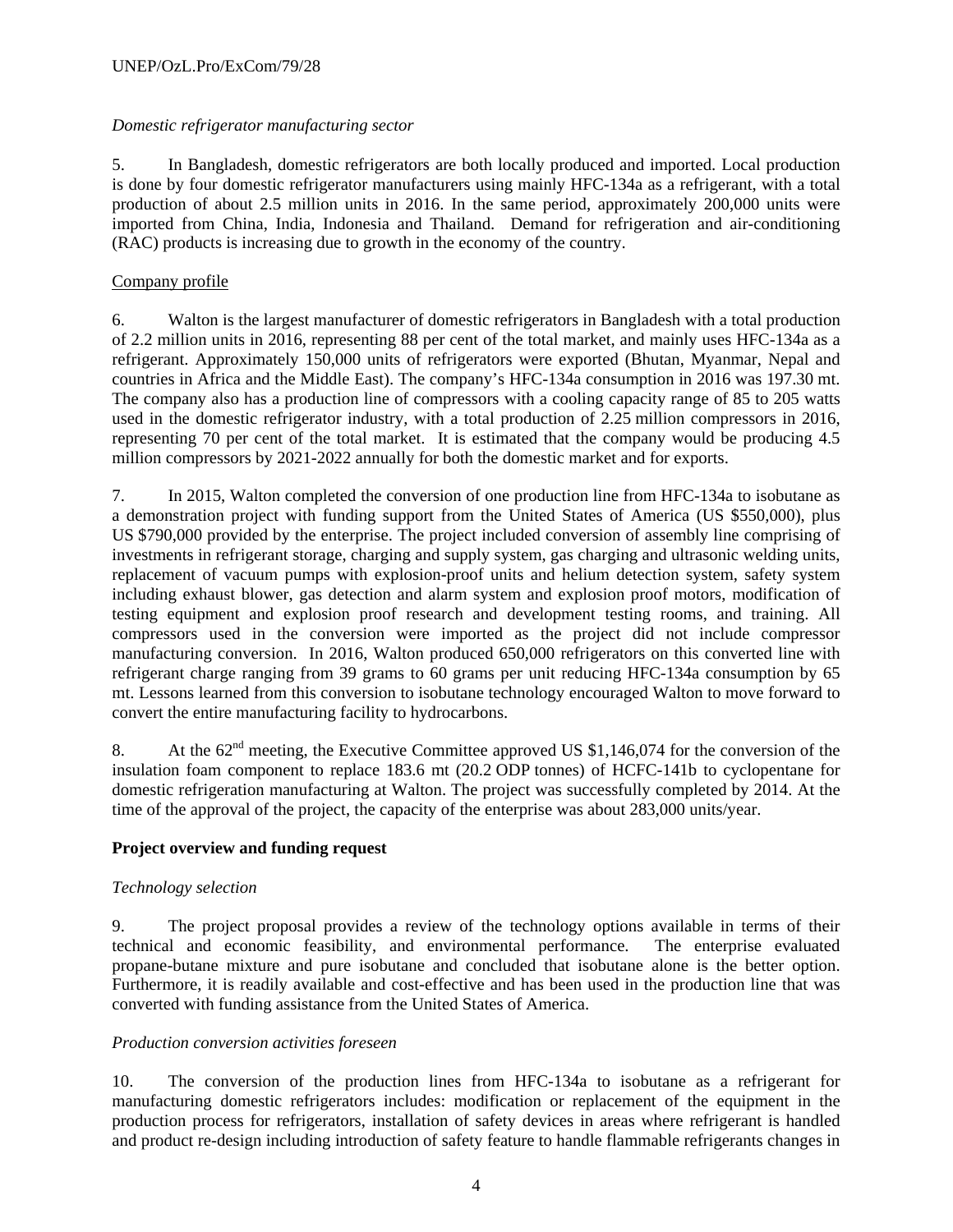product components including heat exchanger and compressor; and support for the service infrastructure for handling installation and maintenance. The new product will have an average refrigerant charge of 40 to 90 grams of isobutane per unit instead of an average of 126 grams of HFC-134a. Financial assistance for the conversion of the lines are requested for refrigerant supply and storage, vacuum pumps, refrigerant charging equipment, leak detection equipment, safety infrastructure and assembly line testing equipment, vacuum pumps, charging machines, manifold for service centre for equipping service infrastructure for handling hydrocarbon refrigerants, modification of drier filter production line for use with isobutane, changing fin press die for frost free refrigerator production and technical assistance/consultancy for product redesign, training costs and civil works necessary for conversion. The incremental operating costs (IOC) for the production of 1.62 million refrigerators is estimated at US \$3,018,600 (i.e., US \$1.83 per unit). These costs have not been requested. Table 2 summarises the investment costs requested for the project.

**Table 2: Estimated costs for conversion of three domestic refrigerator manufacturing lines at Walton** 

| <b>Description</b>                        | $Cost$ (US $\})$ |
|-------------------------------------------|------------------|
| Product design, testing and certification | 240,000          |
| Refrigerant charging and supply system    | 130,000          |
| Assembly line modifications               | 1,068,000        |
| Safety systems                            | 203,000          |
| Service centers equipment support         | 150,000          |
| Technical assistance and training         | 160,000          |
| Shipping and insurance                    | 116,325          |
| Civil construction                        | 80,000           |
| Contingencies                             | 214,733          |
| <b>Total</b>                              | 2,362,058        |
| Operating costs                           |                  |
| <b>Total fund requested</b>               | 2,362,058        |

11. The conversion of the compressor line to manufacture fixed speed compressors for refrigerators using isobutane as the refrigerant includes: product redesign, modifications in tool, die, moulds and machining operations for design changes in parts and components to ensure energy efficient performance of the compressors; safety systems and training and testing needed for assessing its reliable performance. The total estimated cost of the project is US \$3,574,450; of this amount, US \$1,000,000 is co-financed by Walton. Table 3 presents the summary of the costs requested by the company.

| Table 3: Estimated project costs for conversion of compressor manufacturing facility at Walton |  |  |  |
|------------------------------------------------------------------------------------------------|--|--|--|
|                                                                                                |  |  |  |

| <b>Description</b>                                  | $Cost$ (US $\})$ |
|-----------------------------------------------------|------------------|
| Costs of plant equipment modification               | 2,260,000        |
| Product redesign, prototype development and testing | 500,000          |
| Safety system for testing and verification          | 250,000          |
| Training                                            | 20,000           |
| Installation and commissioning                      | 169,500          |
| Civil construction and other miscellaneous          | 50,000           |
| Contingency                                         | 324,950          |
| <b>Total</b>                                        | 3,574,450        |
| Co-financing                                        | 1,000,000        |
| <b>Total fund requested</b>                         | 2,574,450        |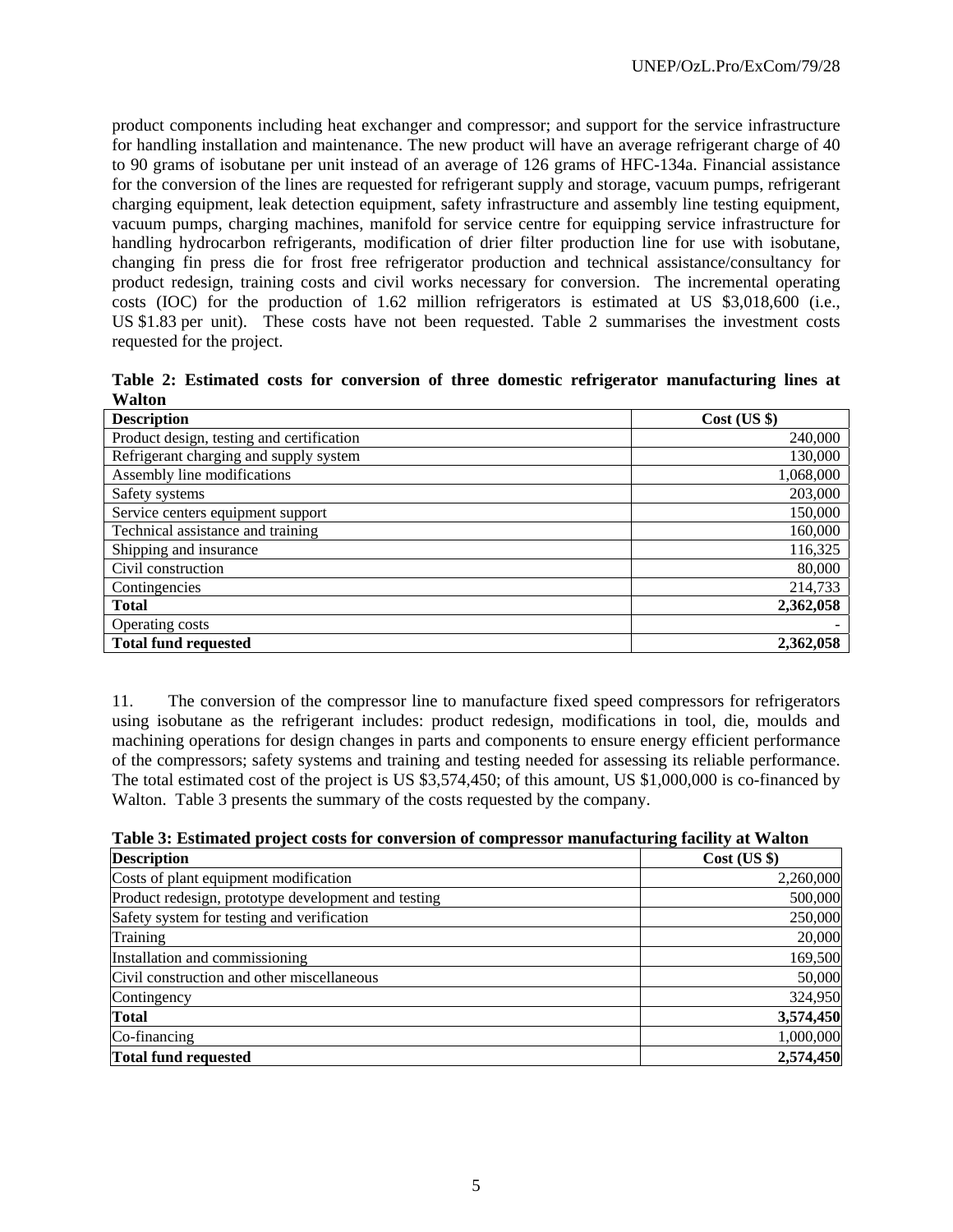12. The total costs for refrigerator manufacturing conversion and compressor conversion as submitted is summarized in Table 4.

|                           | Table 4. Estimated costs for conversion of three domestic refrigerator manufacturing lines and one |  |
|---------------------------|----------------------------------------------------------------------------------------------------|--|
| compressor line at Walton |                                                                                                    |  |

| <b>Particulars</b>         | US <sup>s</sup> | <b>HFC-134a</b> | $Cost - effectiveness (US \frac{6}{5})$ |
|----------------------------|-----------------|-----------------|-----------------------------------------|
|                            |                 | phase-out (mt)  |                                         |
| Refrigerator manufacturing | 2.362.058       | 197.30          | .1.97                                   |
| Compressor manufacturing   | 2.574.450       |                 | NA                                      |
| <b>Total</b>               | 4,936,508       | 197.30          | NA                                      |

13. The project is expected to result in direct emissions reduction of about 282,000 tonnes of  $CO<sub>2</sub>$ - equivalent tonnes with the reduction of 197.3 mt of HFC-134a. No estimates of indirect emission savings associated with energy efficiency were provided.

14. The project will be implemented over a period of 24 months.

## **SECRETARIAT'S COMMENTS AND RECOMMENDATION**

#### **COMMENTS**

#### *Eligibility*

15. This project has been submitted in line with decision 78/3(g). It included an official letter from the Government with the commitment required in the decision as mentioned in paragraph 2.

16. The Secretariat reviewed the project proposal based on the current policies and decisions of the Multilateral Fund and the review of similar conversion projects for CFC phase-out so far approved (i.e., conversion of refrigerant component from CFC-12 to isobutane, and conversion of compressors from HCFC-22 to propane involving product and manufacturing process redesign). The Secretariat's comments on the project proposals are presented below.

#### *Conversion of refrigerator assembly line to isobutane*

17. Noting that one production line had already converted to isobutane technology, the Secretariat requested clarification on the need for product redesign, prototype development and certification; the requests for components for assembly line modification; the need for additional safety infrastructure; the need for modification of the filter drier manufacturing process and fin press die for producing evaporators; and the need for technical assistance and training component.

18. Following a discussion on the above, UNDP explained that the requested modifications were necessary to implement the conversion projects, and agreed to adjust costs of equipment required for ultrasonic welding machines in the production lines, rationalised the number of vacuum pumps and their unit costs, and adjusted the costs required for safety systems. UNDP also agreed to remove the component relating to filter drier manufacturing based on consultation with the company, and reduce the costs for technical assistance, product redesign, testing and certification.

19. The incremental operating cost had been estimated at US \$1.863/unit on an average, including US \$2.00/compressor. However, financial assistance is requested for converting the compressor manufacturing line to isobutane. This would result in incremental savings of US \$0.137/unit, or US \$221,940 for a total production of 1,620,000 units in 2016.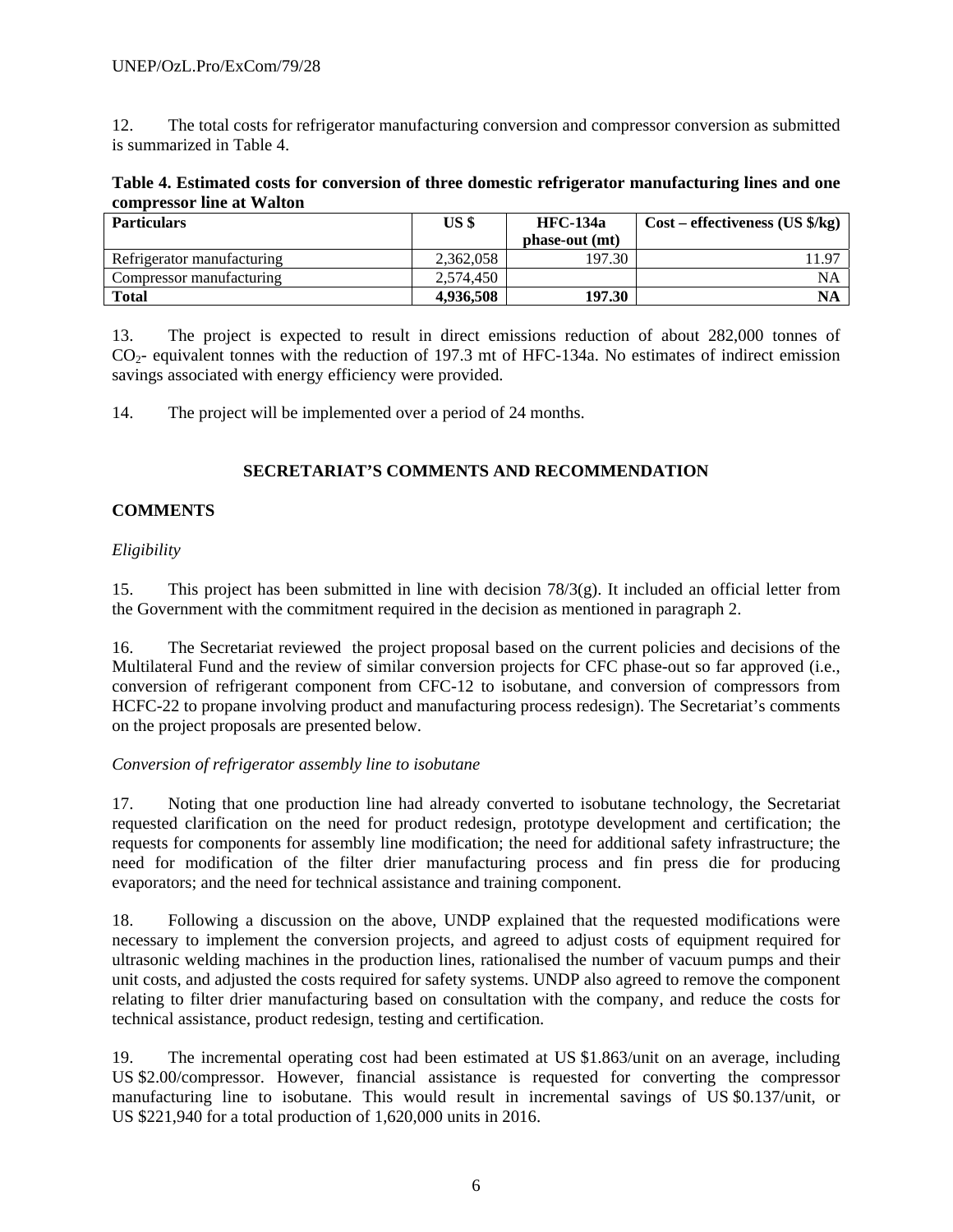20. The funding component also included assistance to service centres equipment infrastructure. As this activity is related to servicing, UNDP agreed to consider deducting an additional 33.33 mt of HFC-134a (47,662 CO<sub>2</sub>-equivalent tonnes) calculated at US \$4.8/kg in line with 74/50(c). The agreed costs of the conversion of the domestic refrigerator manufacturing lines are shown in Table 5.

| <b>Particulars</b>                            | <b>Proposed cost</b> | <b>Agreed cost</b> |
|-----------------------------------------------|----------------------|--------------------|
|                                               | (US \$)              | (US \$)            |
| <b>Refrigerator manufacturing</b>             |                      |                    |
| Product design, testing and certification     | 240,000              | 96,000             |
| Refrigerant charging and supply system        | 130,000              | 130,000            |
| Assembly line modifications                   | 1,068,000            | 671,000            |
| Safety systems                                | 203,000              | 158,000            |
| <b>Technical assistance</b>                   | 160,000              | 70,000             |
| Shipping and insurance                        | 116,325              | 71,925             |
| Civil construction                            | 80,000               | 60,000             |
| Service sector equipment support              | 150,000              | $\Omega$           |
| Total funding request (excluding contingency) | 2,147,325            | 1,256,925          |
| Contingency                                   | 214,733              | 125,693            |
| Total incremental capital cost                | 2,362,058            | 1,382,618          |
| Incremental operating savings                 |                      | (221,940)          |
| <b>Total incremental cost</b>                 | 2,362,058            | 1,160,678          |
| HFC-134a consumption (mt)                     | 197.3                | 197.3              |
| $CE$ (US $\frac{1}{2}$ /kg)                   | 11.97                | 5.88               |
| <b>Servicing sector</b>                       |                      |                    |
| <b>Technical assistance</b>                   |                      | 150,000            |
| Training of technicians                       |                      | 10,000             |
| <b>Total</b>                                  |                      | 160,000            |
| HFC-134a consumption (US \$4.8/kg) (mt)       |                      | 33.33              |
| Total HFC-134a phased-out (mt)                |                      | 230.63             |
| $CO2$ -eq tonnes of HFC-134a phased-out       |                      | 329,801            |
| Total cost of the project                     |                      | 1,320,678          |

**Table 5. Agreed costs for conversion of domestic refrigerator manufacturing lines at Walton** 

\*Incremental operating costs were not requested in the original project proposal.

#### *Conversion project for compressors*

21. The Secretariat has limited experience in projects related to the conversion of compressor manufacturing from HFC-134a to isobutane for domestic refrigerators; however, it reviewed this project in light of the demonstration projects approved for compressor conversion to hydrocarbon refrigerant in air-conditioning, noting similarities between these projects.

22. The proposed conversion is for producing fixed-speed isobutane-based compressors while the compressors currently used for the isobutane-based refrigerators produced by the enterprise are inverter-based models which are imported. UNDP explained that the choice of fixed-speed compressor model was to provide a cost advantage while introducing the new refrigerators using isobutane in the market, noting that inverter-type refrigerators cost more. The enterprise is committed to adopting a variable speed compressor model at a future date when product acceptance is achieved, costs are more favorable, and energy efficiency becomes a more important driver rather than product cost for the end-user. This conversion will be done at the company's cost.

23. The Secretariat requested clarification on the costs associated with changes in the manufacturing facility, and the costs associated with product redesign, testing facilities and training; in particular, the cost for motor line conversion at US \$975,000 and other modifications in machining equipment and fixtures.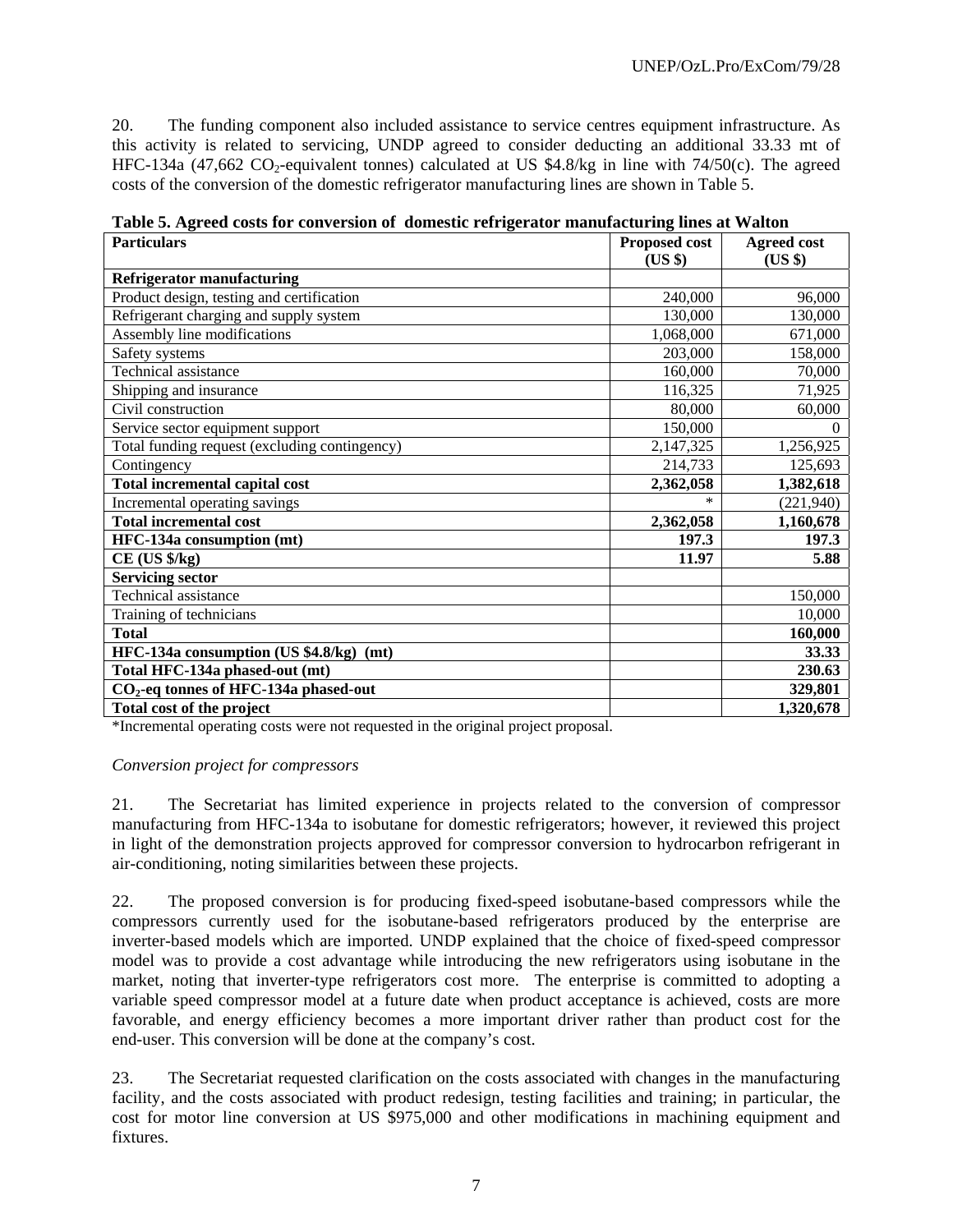24. Further to discussion with UNDP it was agreed to reduce the costs for the components to US \$925,000, resulting in a co-finance of US \$475,000 by Walton. UNDP further agreed to the reduction of the costs for redesign, testing and prototype development, and to reduce the costs for installation and commissioning. The agreed costs for conversion of the compressor manufacturing facility are shown in Table 6.

| <b>Particulars</b>                                  | <b>Proposed cost</b><br>(US \$) | <b>Agreed cost</b><br>(US \$) |
|-----------------------------------------------------|---------------------------------|-------------------------------|
| Costs of plant equipment modification               | 2,260,000                       | 1,400,000                     |
| Product redesign, prototype development and testing | 500,000                         | 250,000                       |
| Safety system for testing and verification          | 250,000                         | 250,000                       |
| Training                                            | 20,000                          | 20,000                        |
| Installation and commissioning                      | 169,500                         | 108,120                       |
| Civil construction and other miscellaneous          | 50,000                          | 50,000                        |
| Total incremental cost (excluding contingency)      | 3,249,500                       | 2,078,120                     |
| Contingency                                         | 324,950                         | 207,812                       |
| <b>Total funding for conversion</b>                 | 3,574,450                       | 2,285,932                     |
| <b>Costs for co-finance by Walton</b>               | 1,000,000                       | 475,000                       |
| <b>Funding request to MLF</b>                       | 2,574,450                       | 1,810,932                     |

**Table 6. Agreed costs for conversion of compressor manufacturing at Walton** 

#### **Agreed level of funding**

25. Based on the review of the Secretariat, and discussions and clarifications provided by UNDP, the proposed incremental costs for conversion for the refrigerator manufacturing component of Bangladesh amounts to US \$3,131,610 to phase-out 230.63 mt  $(329,801 \text{ CO}_2$ -equivalent tonnes) of HFC-134a as shown in Table 7, noting that investment projects submitted in line with decision 78/3(g) were intended in part to gain experience in the incremental costs that might be associated with phasing down HFCs in Article 5 countries.

| Table 7. Agreed incremental costs for conversion of refrigerator and compressor manufacturing |  |  |  |  |  |
|-----------------------------------------------------------------------------------------------|--|--|--|--|--|
| components                                                                                    |  |  |  |  |  |

| <b>Particulars</b>         | US <sup>§</sup> | <b>HFC-134a</b> | $Cost - effectiveness (US \frac{6}{kg})$ |  |
|----------------------------|-----------------|-----------------|------------------------------------------|--|
|                            |                 | phase-out (mt)  |                                          |  |
| Refrigerator manufacturing | 1,160,678       | 197.30          | 5.88                                     |  |
| Compressor manufacturing   | 1,810,932       |                 | NA                                       |  |
| Service sector component*  | 160,000         | 33.33           | 4.80                                     |  |
| <b>Total</b>               | 3,131,610       | 230.63          |                                          |  |

\*Decision 74/50 paragraph (c).

26. The enterprise has committed that it will stop using HFC-134a in producing domestic refrigerators upon project completion by December 2019, leading to a reduction of more than 90 per cent of the HFC-134a used in domestic refrigerator manufacturing in the country.

#### **2017-2019 Business plan**

27. This project does not fall under the regular business plans submitted to the Secretariat and presented to the Executive Committee as it falls under the purview of decision  $78/3(g)$ .

#### **Recommendation**

28. The Executive Committee may wish to consider the projects for the conversion of domestic refrigerator manufacturing facility from HFC-134a to isobutane as a refrigerant, and the conversion of compressor manufacturing facility from HFC-134a-based compressors to isobutane-based compressors at